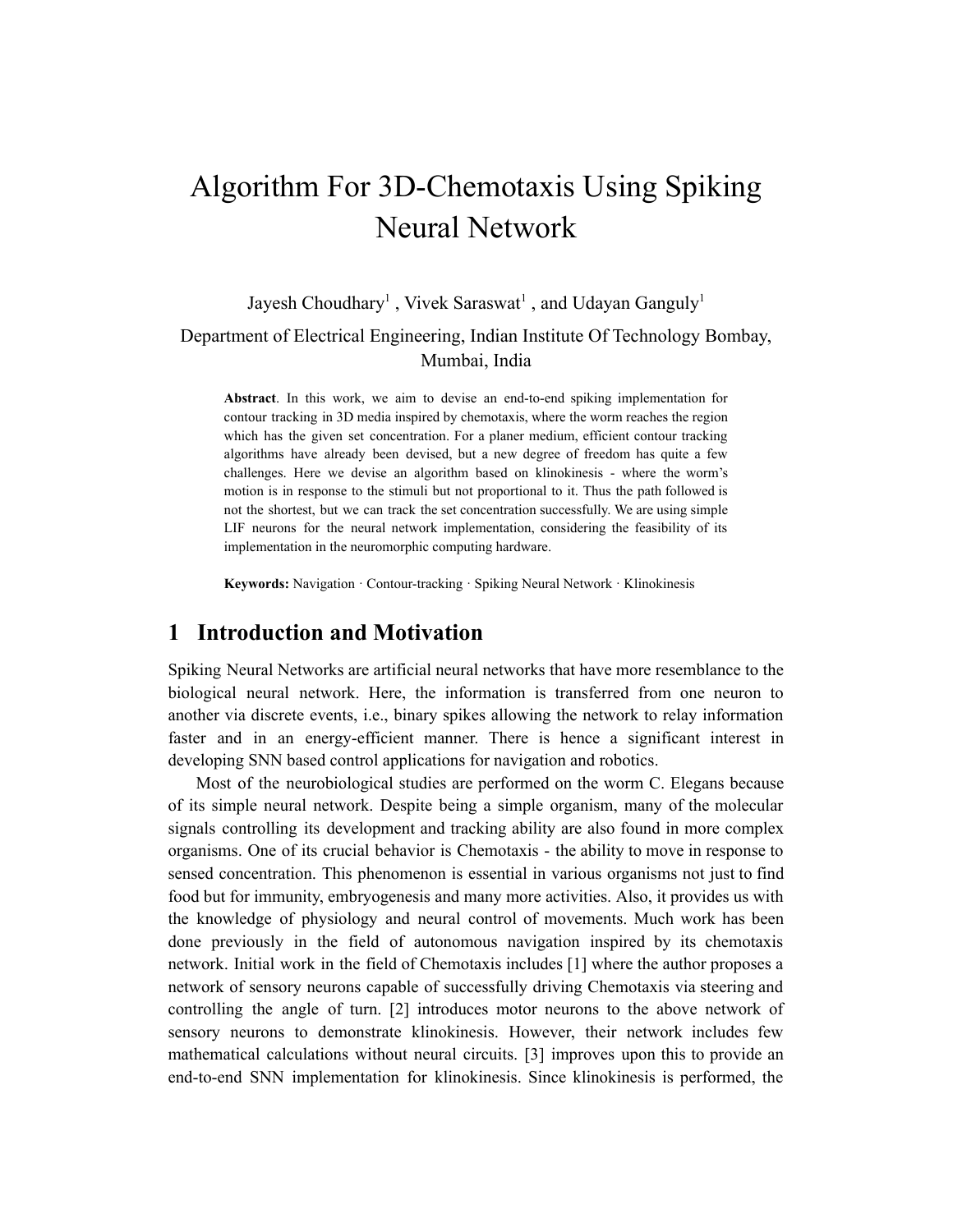shortest path is not guaranteed. [4] provides an adaptive klinotaxis model to ensure the shortest path of the worm. All these works help in the gradual quantitative investigation of path-planning and contour tracking of the worm. But, two major issues need to be addressed:

- 1. In the above-discussed works, the sensory neurons being used (ASEL and ASER) have a complex neuron model compared to simple LIF neurons. Thus its implementation on dedicated neuromorphic hardware is not possible (LOIHI processor has only LIF neurons). To get the functionality of a sensory neuron, several LIF neurons would be needed adding to the complexity of the network and the simulation time.
- 2. Since the worm's natural environment is 3D, the investigation should be focused on 3D medium. The implementation is based on path correction when the worm deviates from the set concentration. The worm corrects its path by aligning itself along or against the gradient by turning. In a 2D medium, a turn or deviation from the current path is sufficient to cover the entire medium due to only 2 degrees of freedom. Thus devising uniform logic for the path correction is easier. In a 3D medium, an extra degree of freedom makes it quite challenging to devise an algorithm because compared to only two directions in 2D, now we have infinite directions to choose from when path correction is needed. In other words, we need to move along a line when path correction is required in 2D, whereas we need to move across a plane when correction is required in 3D.

[5] discuss the observed motion of C. elegan in a 3D medium. The author proposes roll maneuvers, giving the organism the capability to reorient its body by combining 2D turns in the plane of dorsoventral undulations with 3D roll maneuvers enabling it to explore the whole of 3D media. Nevertheless, this work only focuses on the behavior of the worm and not on the SNN implementation. To broaden the spectrum, we also consider the qualitative behavior of Chemotaxis in other organisms. [6] discuss the sperm navigation along the helical path in 3D chemoattractant landscape.

We aim to develop a simple autonomous end-to-end solution for contour tracking in the 3D medium completely in the spiking domain. Extending the work from 2D to 3D medium is interesting because of the new degree of freedom involved without any new variable to work with, making it more challenging.

## **2 Assumption and Setting**

The worm has only one sensor which senses the concentration at a particular point in space. Thus the organism has only the concentration value available to it as input. The organism already knows the set concentration, and it maneuvers accordingly by predicting the path using the current concentration value and the previous concentration value. We assume that the neural activity is much faster than the motor action, and thus in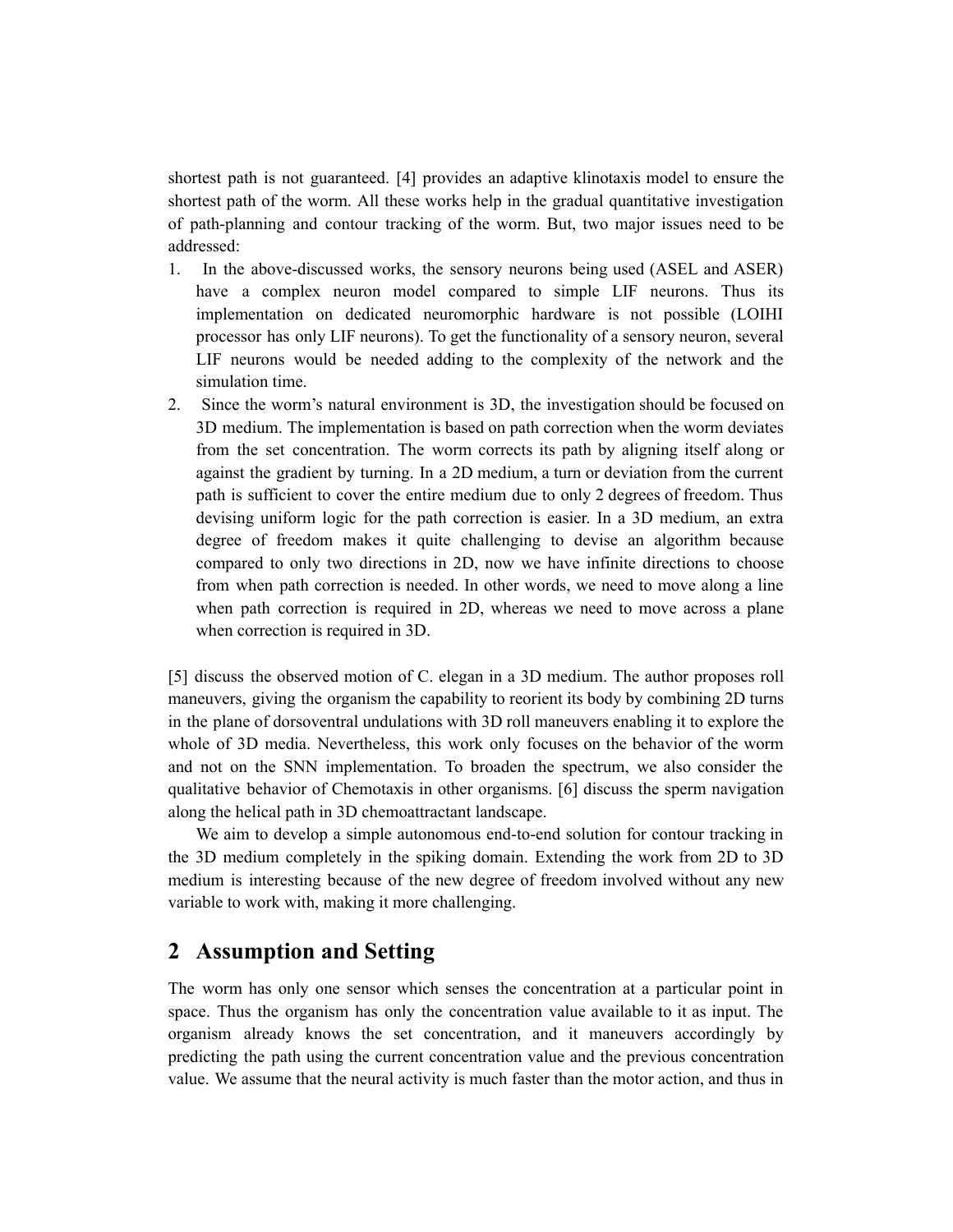simulation, we have considered two different time scales for both. Time step-size for neural dynamics is 1000 times smaller than that of the motor action. In other words, one step of motor action has 1000 steps of neural activity. This time step-size of motor action is known as time-window, and during this period, the worm's position remains the same. This assumption is valid and of immense importance because as the hierarchy of neurons increases in the network, it is difficult to obtain perfectly matched spiking whenever needed. The neurons at the lower level of the network are bound to have some delay. It thus becomes difficult to ensure that the feedback corresponding to a neuron is taken into account for the same time instant. The time window helps us to deal with this issue. Also, the time window ensures that the spiking frequency is the same in one time window for sensory neurons making the rate encoded information transfer easier.

All the neurons used are LIF neurons. The equations are in the form such that it is compatible with the neuromorphic hardware.

$$
I[i + 1] = I[i] * (1 - decay) + I_0 * (y)
$$
\n(1)

$$
V[i + 1] = V[i] * (1 - decay) + (k/C) * (I[i + 1])
$$
\n(2)

In equation 1, I[i] is the current at instant i, decay is the decay constant, I 0 is some constant value. The value of y depends on the type of neuron. y can be a constant value(for constant bias current), proportional to concentration value (as in the case of sensory neurons), or a linear combination of binary spikes (post-synaptic neuron).

In equation 2,  $V[i]$  is the potential built in the neuron at time instant i, decay is the decay constant, k is an arbitrary constant, and C is the capacitance.

We are considering both discrete and continuous 3D concentration space. The discrete concentration space is more in accord with the neuromorphic hardware available as of now, where the concentration has to be encoded as frequency. Since we have a time window of 1000 samples, the maximum frequency obtained is 500 (when spikes are observed every alternate time instant). Other frequencies that could be observed are 333 (when spikes are observed every 3rd time instant), 250, 200, and so on. For meaningful encoding and decoding of the information, we need a one-to-one mapping between concentration and frequency. Suppose a concentration value of 6.7 units corresponds to the frequency of 500 and 3.4 corresponds to 333, then every concentration value between 3.4 to 6.7 will propagate the same information since the frequency would be the same. This could lead to a discrepancy in the continuous concentration space simulations. Also, tracking is much better when there is some margin on both sides of the set concentration. This ensures that if we go in the opposite direction, useful information could be transferred in the network giving the worm feedback to correct its path. The discrete concentration space have the following values: 0.1, 0.2, 0.3, 0.4, 0.5, 0.6, 0.7, 0.8, 0.9, 1.0, 1.2, 1.4, 1.8, 2.3, 3.4, 6.7.

In terms of profile, we are considering Gaussian concentration profile along with linear concentration profile because key observations are easier to illustrate in linear profile in terms of contour tracking and its behavior when it reaches the set concentration.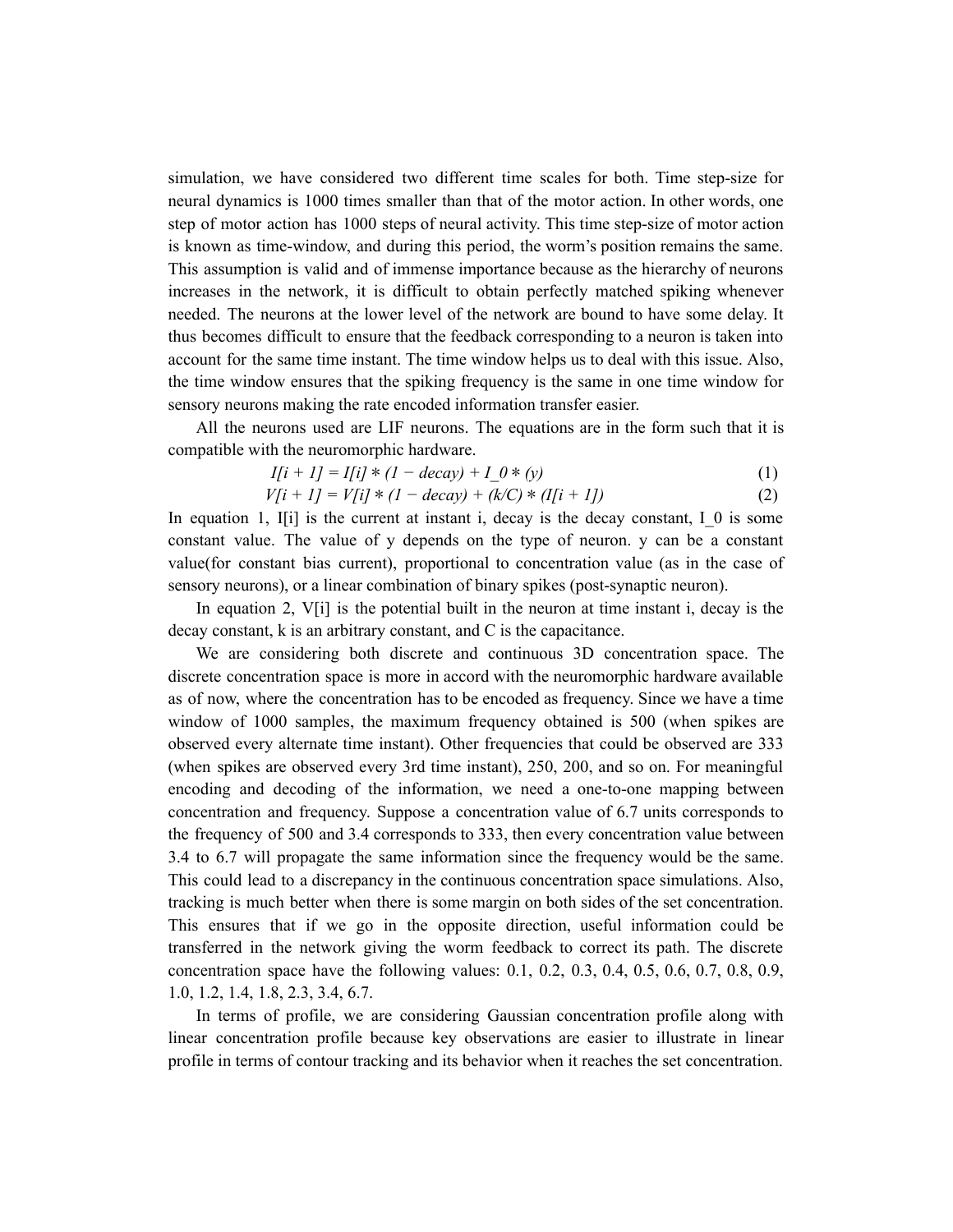## **3 Approach and algorithm**

We only have the concentration values as rate encoded information, and we navigate the 3D space based on this information. Since we are using the path correction method, we only need to identify when the worm goes off-course. There are four control conditions as mentioned in Table: 1 which help us identify these cases.

Table 1: Control Conditions for navigation

| Setpoint Relation Gradient Relation |                                                                                                                                                                                                                                                                                                                                                                            | $\rm [Feedback]$ |  |  |  |  |  |
|-------------------------------------|----------------------------------------------------------------------------------------------------------------------------------------------------------------------------------------------------------------------------------------------------------------------------------------------------------------------------------------------------------------------------|------------------|--|--|--|--|--|
|                                     | $ C_{\mathcal{A}}(C_{\mathcal{A}}(C_{\mathcal{A}})) $ contracted $ C_{\mathcal{A}}(C_{\mathcal{A}}) $ contracted $\Delta > 0$ Continue moving                                                                                                                                                                                                                              |                  |  |  |  |  |  |
|                                     | $ C_{\mathcal{A}}(C_{\mathcal{A}}(C_{\mathcal{A}})) $ contractly contract $ C_{\mathcal{A}}(C_{\mathcal{A}}) $ contractly contractly contractly controlled by $\Delta$                                                                                                                                                                                                     |                  |  |  |  |  |  |
|                                     | $ C_{\mathcal{A}}(C_{\mathcal{A}}(C_{\mathcal{A}})) $ = $ C_{\mathcal{A}}(C_{\mathcal{A}}(C_{\mathcal{A}})) $ = $ C_{\mathcal{A}}(C_{\mathcal{A}}) $ = $ C_{\mathcal{A}}(C_{\mathcal{A}}) $ = $ C_{\mathcal{A}}(C_{\mathcal{A}}) $ = $ C_{\mathcal{A}}(C_{\mathcal{A}}) $ = $ C_{\mathcal{A}}(C_{\mathcal{A}}) $ = $ C_{\mathcal{A}}(C_{\mathcal{A}}) $ = $ C_{\mathcal{A$ |                  |  |  |  |  |  |
|                                     | $ C_{\mathcal{A}}(C_{\mathcal{A}}(C_{\mathcal{A}})) $ contracted $ C_{\mathcal{A}}(C_{\mathcal{A}}) $ contracted $ C_{\mathcal{A}}(C_{\mathcal{A}}) $ contracted $ C_{\mathcal{A}}(C_{\mathcal{A}}) $                                                                                                                                                                      |                  |  |  |  |  |  |



Fig. 1: Flow chart for the network of the neurons

We have few sensory neurons to sense the concentration, some motor neurons that help in the motion, and few intermediate neurons that help complete the network. Sensory neurons have current dynamics dependent on concentration values. Intermediate neurons and motor neurons have excitatory and inhibitory synaptic traces due to other neurons. We will go into more depth related to the current dynamics of the neurons in the next section.

The neural network consists of 14 neurons. N\_ref, N1, and N2 are the sensory neurons that spike corresponding to the set concentration, current concentration of the worm, and the worm's previous concentration, respectively. N2 could be considered a neuron with a long axon, and so there is a delay in propagating the information/signal giving the worm ability to sense delayed concentration or previous concentration value.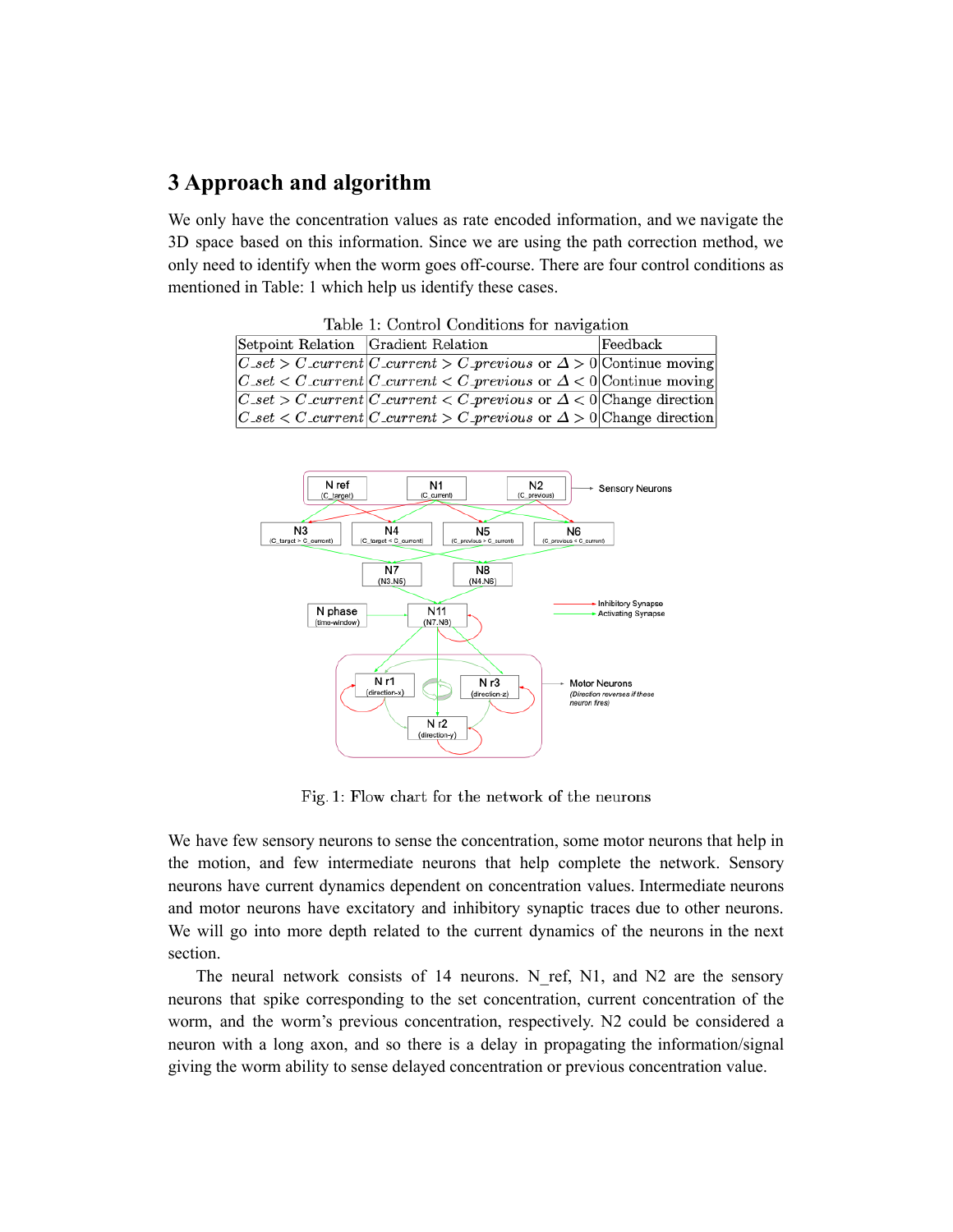N3, N4, N5, and N6 are the intermediate neurons. Synaptic trace is a component added to the current of the post-synaptic neuron on firing of pre-synaptic neuron. A positive trace is added for activation and a negative trace for inhibition. Hence, the post-synaptic neuron will have a positive current value only if there are more positive traces than the negative traces. This implies that these intermediate neurons will spike if the spiking frequency of activating neuron is greater than the spiking frequency of inhibiting neuron. N3 spikes if the set concentration is greater than current concentration, N4 spikes if the set concentration is less than current concentration, N5 spikes if the previous concentration is greater than current concentration, and N6 spikes if the previous concentration is less than current concentration. These four intermediate neurons help identify the instances when the worm is straying from the path to the set concentration. We have to apply corrective measures if either of N7 or N8 spike.

$$
N3. N5 \Rightarrow (C\_set > C\_current) \, AND \, (C\_previous > C\_current) \tag{3}
$$

$$
N4. N6 \Longrightarrow (C\_set < C\_current) \; AND \; (C\_previous < C\_current) \tag{4}
$$

Eq-3 and Eq-4 represent the conditions for the spiking of N7 and N8, respectively. Either of these two neurons spikes if we need to change our direction from the current path. As far as current dynamics are concerned for these two neurons, it could be thought of as the implementation of AND logic gate. That is, both these neurons spike only if both their pre-synaptic neurons spike.

N phase is the neuron that spikes after every time window. N11 spikes if either of N7 or N8 spike indicating that path correction is required. It should be noted that N7 and N8 can often spike within a time window, but the corrective measure is required only once within a time window. It is ensured by setting a higher refractory period in N11 and by self-inhibition of N11. Multiple activations from N7 and N8 can drive up the current of N11, but we need to ensure that N11 spikes even if there is a single N7 or N8 spike. Here activation from N\_phase comes into play.

We now know when we need to do the path correction. This information needs to be relayed to the motor neuron via activation from N11. All the motor neurons have self inhibitions, and they cyclically activate one neuron. This ensures that every time N11 spikes, exactly one of N\_r1, N\_r2 or N\_r3 spike in a cyclic manner. This is how we implement cyclic directional updates. Once these neurons fire, the corresponding direction is reversed to move towards the set concentration. (eg.- If N\_r1 fires, +ve x becomes -ve x and vice versa)

## **4 Current Dynamics**

The whole network has 4 different types of neural activity. First, the intermediate neurons N3, N4, N5 and N6 which have similar current dynamics. Next, the AND gate implementation for neuron N7 and N8. The current dynamics for neuron N11 is different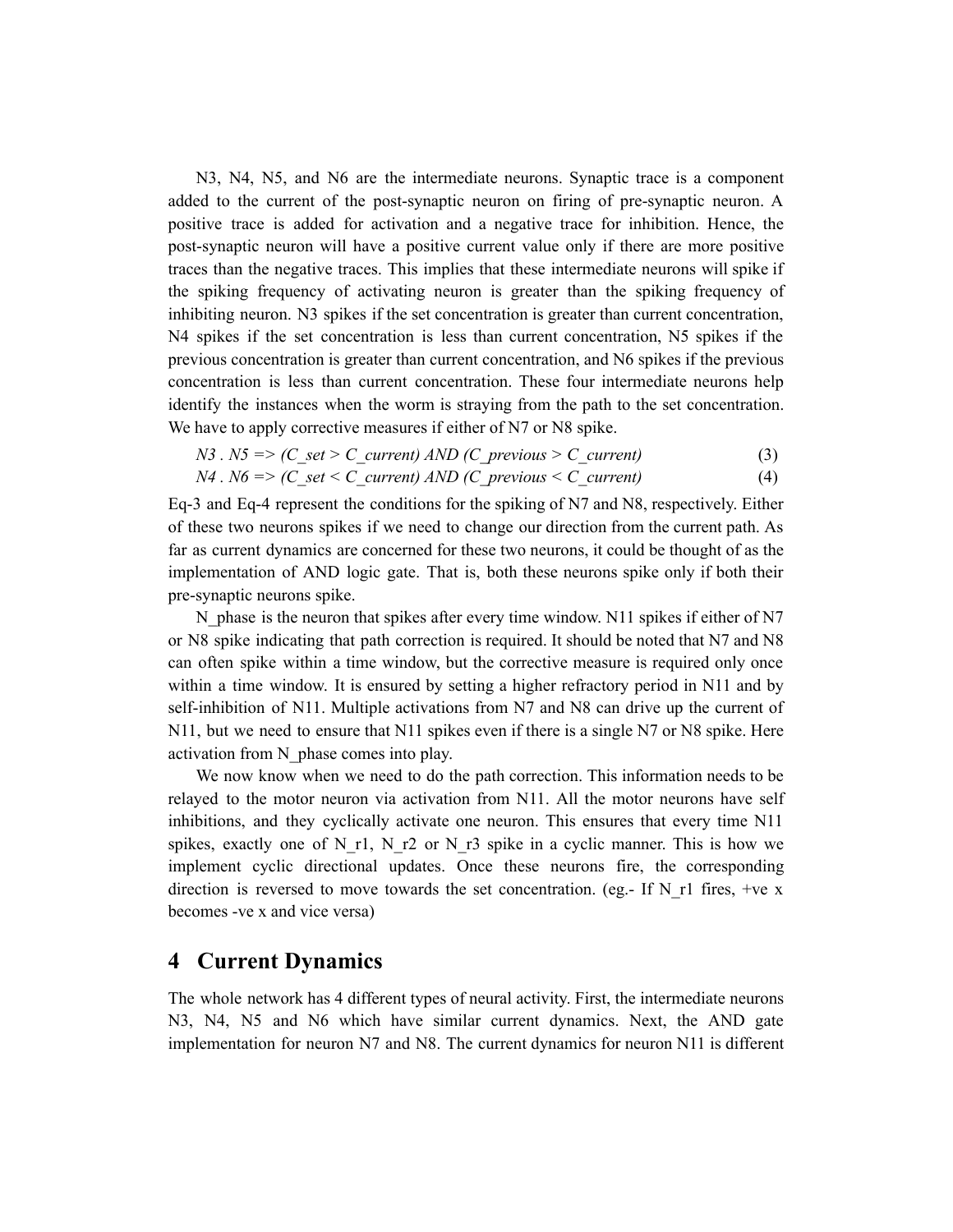

and more complex from the rest of the neurons. Finally the current dynamics for the motor neurons N\_r1, N\_r2, and N\_r3.

Fig. 2: Figures (a) and (b) represent the intermediate neuron's current dynamics and the AND logic gate implementation. The first row in each figure represents the sensed concentration. The set concentration is marked with a red dotted line. The following two rows represent the pre-synaptic neurons. The green color means that the neuron is activating, and the red color means that the neuron is inhibiting in nature. The fourth row represents the developed current in the post-synaptic neuron, and the last row represents the spiking pattern of the post-synaptic neuron.

In figure 2a, from the time instant 0 to 80, concentration is equal to the set concentration, and hence we see that the activating and inhibiting neuron fire with the same frequency and no current develops in N3. From time instant 80 to 160, activating neuron fires at a higher frequency and thus current develops in N3, and it spikes. The current even reaches a negative value because the pre-synaptic neurons fire at different time instants, but the activating neuron's higher spiking frequency is enough for the current to rise and the neuron to spike.

In figure 2b, from the time instant 0 to 80, the concentration is equal to the set concentration, and N3 does not spike. We know that N5 fires when C\_previous is greater than C current. Since before 0, the concentration was higher than 2.3, N5 spikes from 0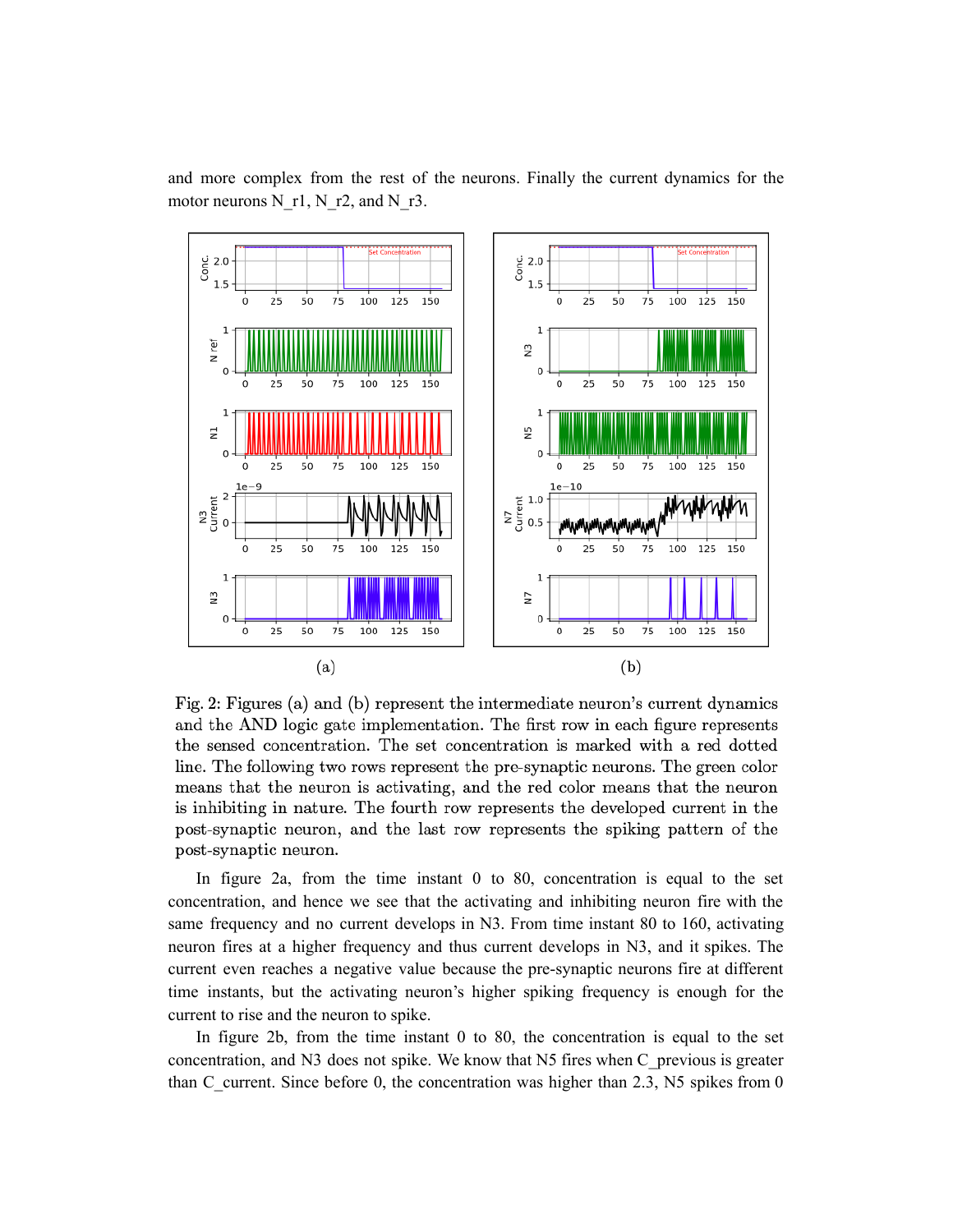to 80 (For better clarity and understanding, we show only a tiny segment of the spiking pattern near the concentration transition). Current develops in N7 from 0 to 80, but is not sufficient for N7 to spike. From time instant 80 to 160, N3 also starts spiking because the current concentration is smaller than the set concentration. Current in N7 increases, and we observe that N7 spikes, telling the worm that it is deviating from the set concentration. Here we see that both N3 and N5 need to spike in order for N7 to spike, and hence it acts as a logical AND gate in the spiking domain.



Fig. 3: Figure (a) represents the current dynamics of N11, and figure (b) represents the current dynamics for the sub-network for the cyclic directional updates. In figure  $(a)$ , green spikes mean activating, and red means inhibiting neurons for the spiking of N11. (N11 is red due to self-inhibition). In figure  $(b)$ , a neuron can be activating and inhibiting different neurons simultaneously. Hence they are not color-coded. For the nature of synapse, one can refer to the network shown in figure 1

Figure 3a shows that N7 and N8 spikes if the worm is moving away from the set concentration. The strength of activation from N7 and N8 is poor, and so even when they spike continuously, we observe that the current decreases because the decay rate is more prominent than the activation from N7 and N8. The activation from N phase and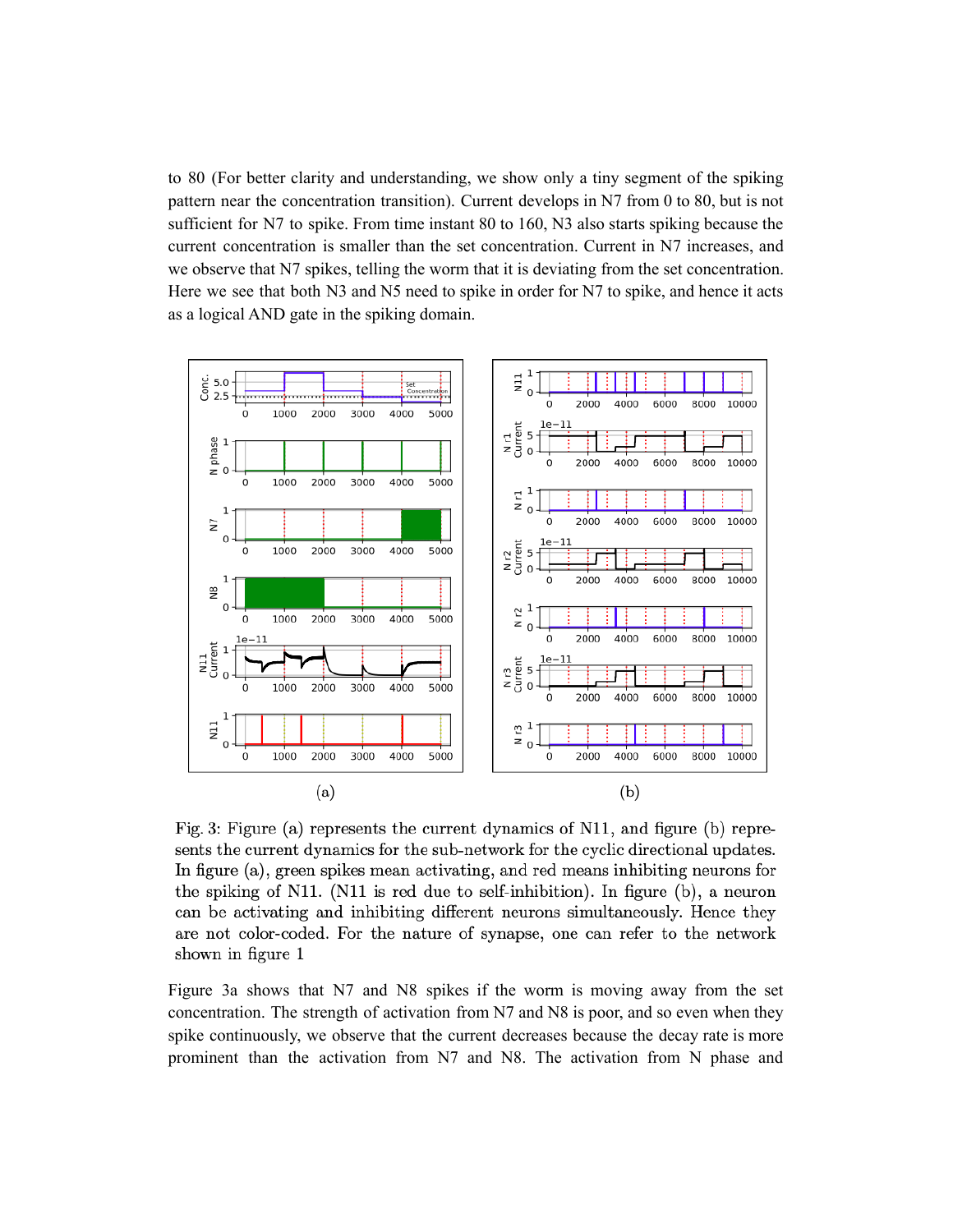inhibition from N11 are both strong, and we see a sudden rise and drop in current when the respective neuron spikes.

In figure 3b, N11 acts as activating neuron for all three N\_r1, N\_r2, and N\_r3. We also observe that once any of these neurons fire, say N\_r1, its current decreases due to self-inhibition. It activates N\_r2, and since N\_r2 also receives activation from N11, there is a large increase in current. The next time N11 spikes, the activation is enough for N\_r2 to spike, and this cycle continues.

## **5 Results**



Fig. 4: Figure (a) shows the concentration variation with respect to time. Figure (b) shows the distance of worm from the equi-concentration sphere that it is supposed to track.



Fig. 5: Figures (a) shows the path travelled by the worm while tracking a set concentration. Figure (b) shows the behaviour of the worm once it reaches near the set concentration.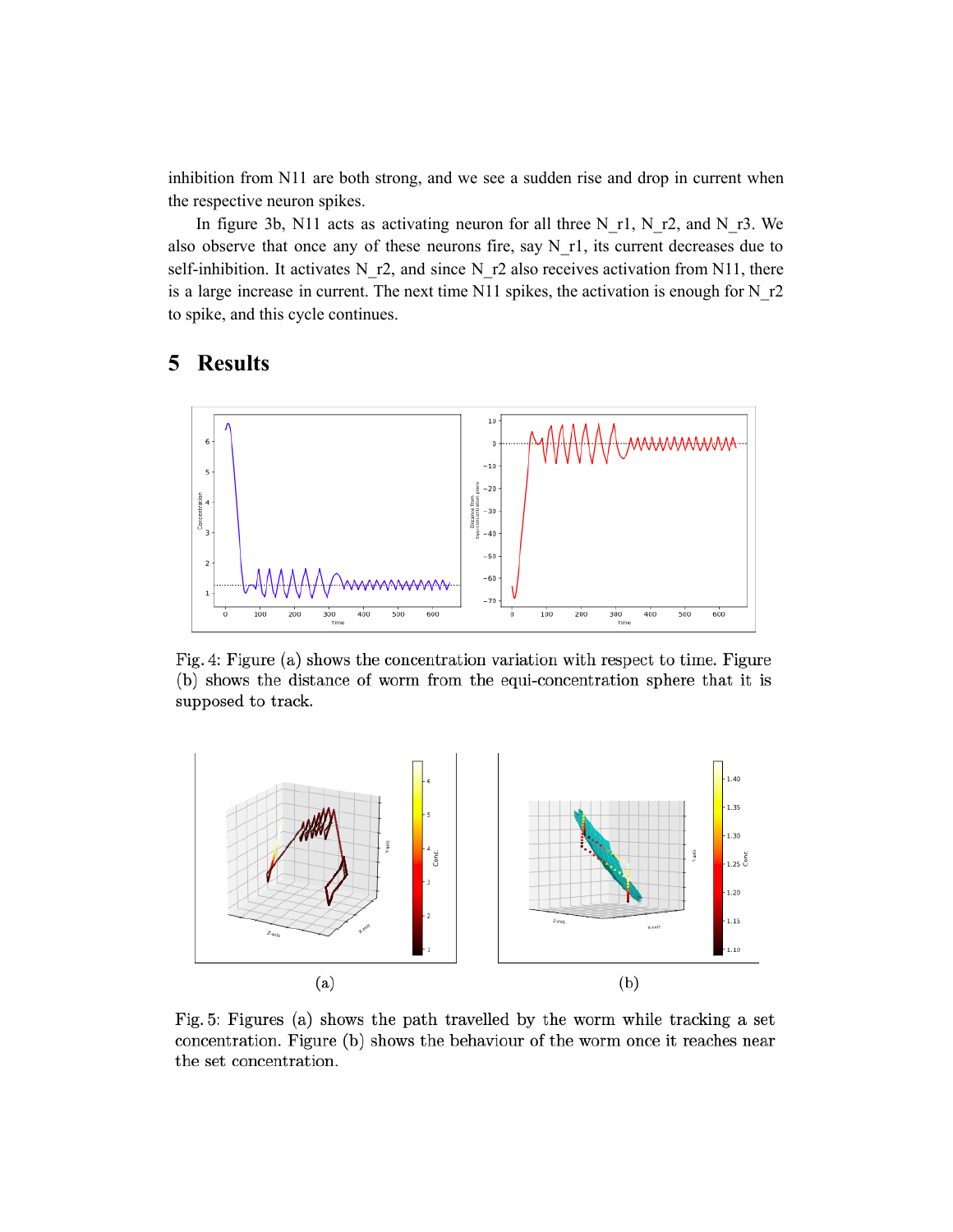Figures 4, 5a and 5b are for Gaussian concentration space. The set concentration is 1.24 units, and the initial concentration is 6.7 units. In figure 5a, we can see that the worm starts from a white region (high concentration according to the color bar) and settles at a dark shade (low concentration). The worm reaches the set concentration initially with large oscillations where the path is similar to a distorted helix as seen in the middle section of figure 5a. Finally, the oscillation decreases when the worm attains its equilibrium position around the equi-concentration sphere. Figure 5b shows that the worm performs a closed-loop motion with deviation from the equi-concentration sphere shown by the blue surface.



Fig. 6: Result set for linear concentration profile. Initial Concentration  $= -1.1$ units (Negative concentration is not of any significance because N1 and N2 would not spike for these concentration values. It is negative only because of the chosen initial position and till the time it reaches a positive concentration value, the negative input cannot stimulate the sensory neurons). Set concentration = 0.5. Initial position =  $(14,14,15)$ . Concentration profile: 0.6 + 0.1(x-40) +  $0.1(y-20)$  -0.1(z-30). First sub-figure is for concentration variation, second subfigure for the 3D plot of the path travelled where the gray plane represents the equi-concentration plane it is supposed to track. Third sub-figure shows the projection of motion in the equi-concentration plane. Fourth sub-figure shows the perpendicular deviation of the worm from the equi-concentration plane.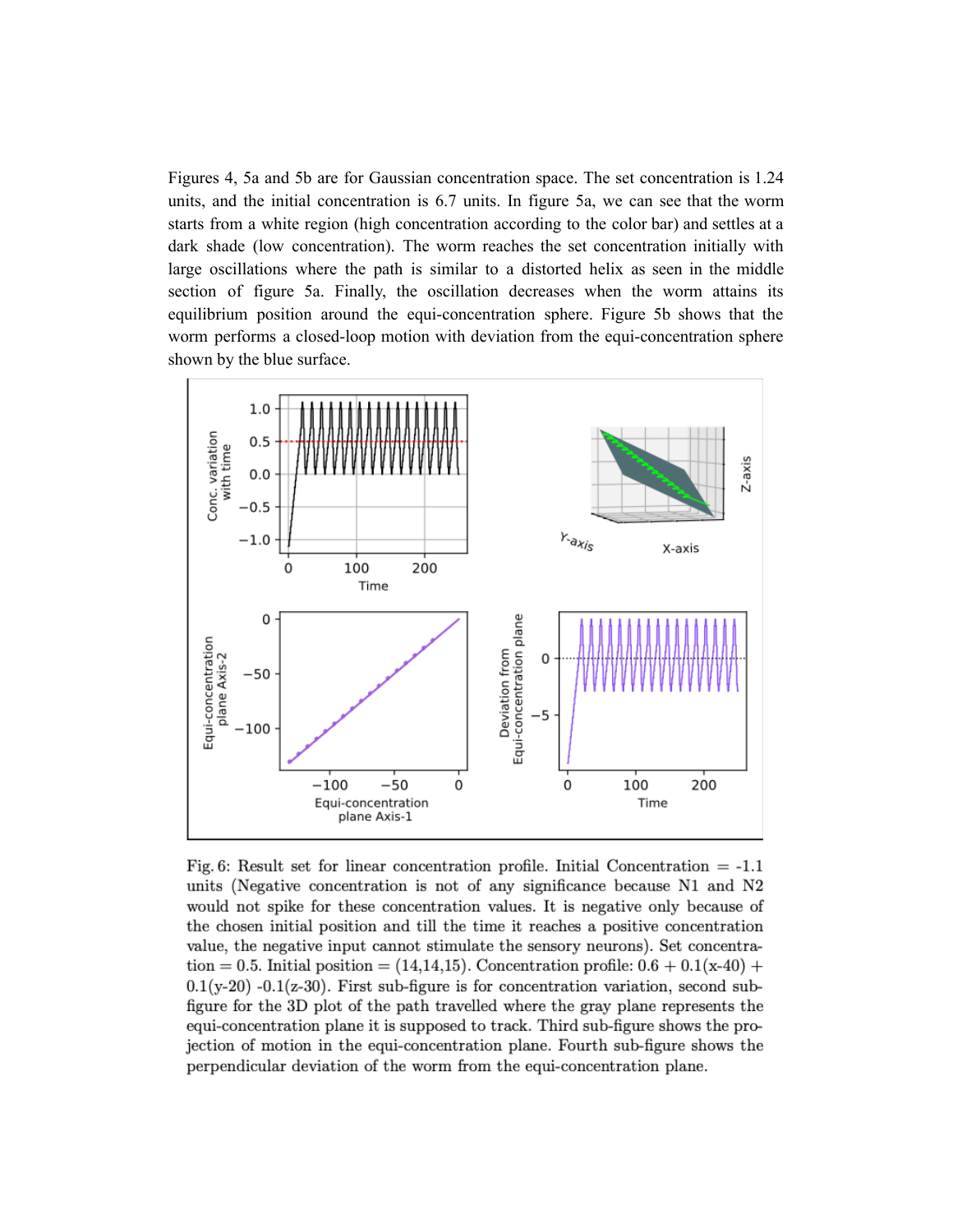

Fig. 7: Result set for discrete linear concentration profile. Initial Concentration  $= 0.6$  units. Set concentration  $= 0.5$ . Initial position  $= (40, 40, 50)$ . Concentration profile:  $0.6 + 0.1(x-40) + 0.1(y-20) -0.1(z-30)$ . Concentration values are discretized using the floor function with steps at the concentration values mentioned previously. The first sub-figure is for concentration variation, second subfigure for the 3D plot of the path traversed. The gray plane represents the equiconcentration plane it is supposed to track. Third sub-figure shows the projection of motion in the equi-concentration plane. Fourth sub-figure shows the perpendicular deviation of the worm from the equi-concentration plane.

## **6 Conclusion**

We have successfully devised an algorithm for spiking neural network implementation of klinokinesis for Chemotaxis, which is compatible with neuromorphic hardware. After reaching near the set concentration, the worm performs oscillatory motion around the set concentration. The motion is regular and generally closed-loop.

While tracking the concentration, the path observed is like a distorted helix, closer to the observed motion in [5]. Thus, it could be said that this simple algorithm can mimic the biologically observed motion to a significant extent.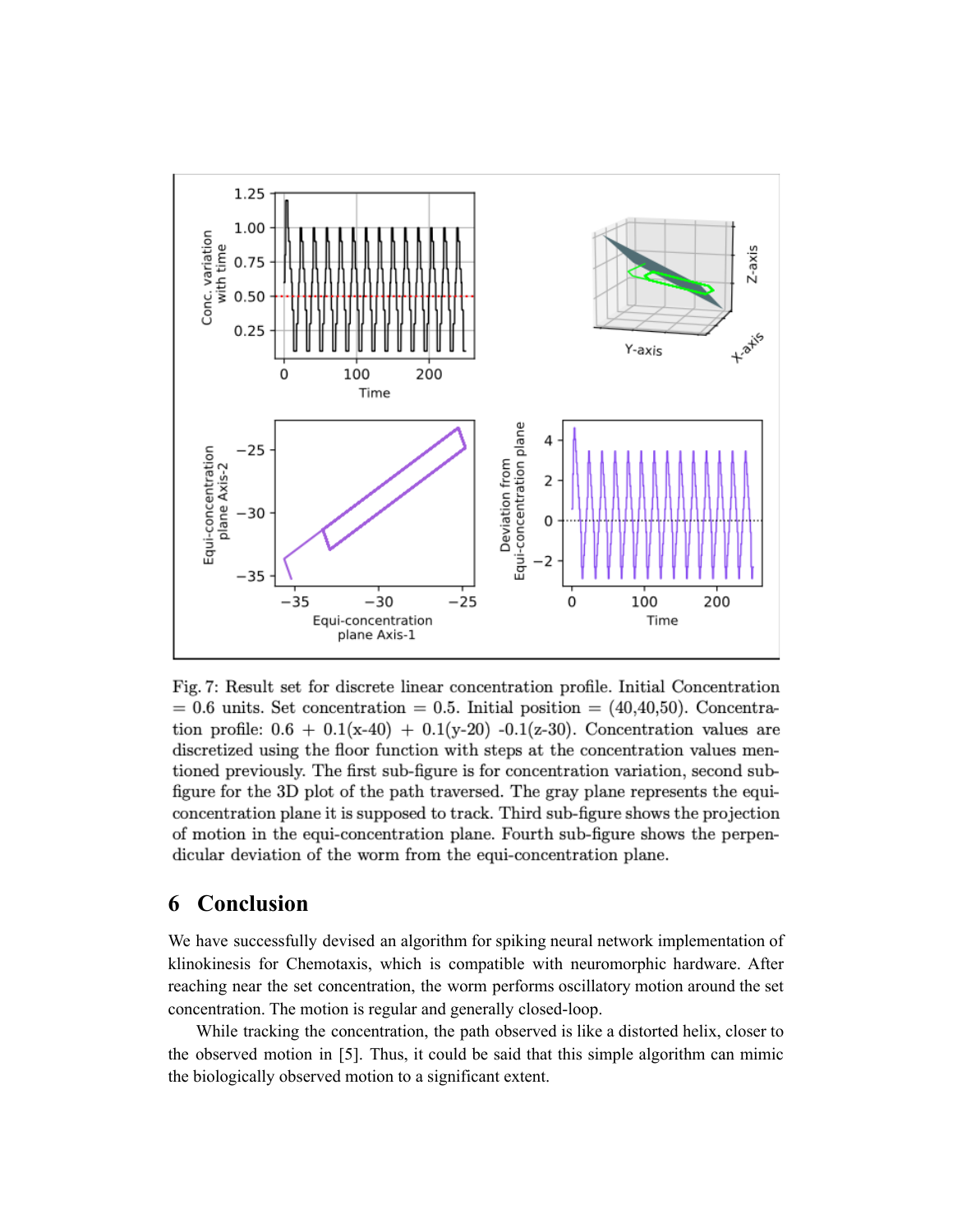The concentration range which provides meaningful information to the network is 0.1 to 6.7. The worm faces no issue if it tracks a value close to the median of this range, but if we start moving toward either side of the median, the deviation starts to increase. We can expand this range by using a larger time window.

As the concentration increases for continuous concentration space, the same spiking pattern is observed for a range of concentration values, and hence the propagated information is meaningless, and deviation is more.

We have successfully implemented klinokinesis keeping in mind the limitations of the dedicated neuromorphic hardware. The algorithm considers 8 possible directions to move in, from a point in space depending on the sign of the orthogonal basis directions. This is because of the difficulties that arise during the initialization of the concentration space which has to be discrete since these values have to be stored as spiking rate in the hardware.

| Features                       | This work | $[2]$ | $[3]$ | [4]     |
|--------------------------------|-----------|-------|-------|---------|
| Medium                         | 3D        | 2D    | 2D    | 2D      |
| Klinokinesis                   |           |       |       |         |
| Klinotaxis                     |           |       |       |         |
| Orthotaxis                     |           | x     | x     |         |
| End-to-End<br>SNN              |           |       |       |         |
| SNN Hardware-<br>compatibility |           |       |       | Limited |
|                                |           |       |       |         |

This could be considered as the first step toward realizing much more complex algorithms to implement klinotaxis and orthotaxis in the future.

Fig. 8: Qualitative Benchmarking

#### **References**

**1.** Appleby, P.A.: A model of chemotaxis and associative learning in C. elegans. Biol. Cybern. 106(6–7), 373–387 (2012)

**2.** Santurkar, S., Rajendran, B.: C. elegans chemotaxis inspired neuromorphic circuit for contour tracking and obstacle avoidance. In: 2015 International Joint Conference on Neural Networks (IJCNN). pp. 1–8. IEEE (2015)

**3.** Shukla, S., Dutta, S., Ganguly, U.: Design of spiking rate coded logic gates for c. elegans inspired contour tracking. In: International Conference on Artificial Neural Networks. pp. 273–283. Springer (2018)

**4.** Shukla, S., Pathak, R., Saraswat, V., Ganguly, U.: Adaptive chemotaxis for improved contour tracking using spiking neural networks. In: International Conference on Artificial Neural Networks. pp. 681-692. Springer (2020)